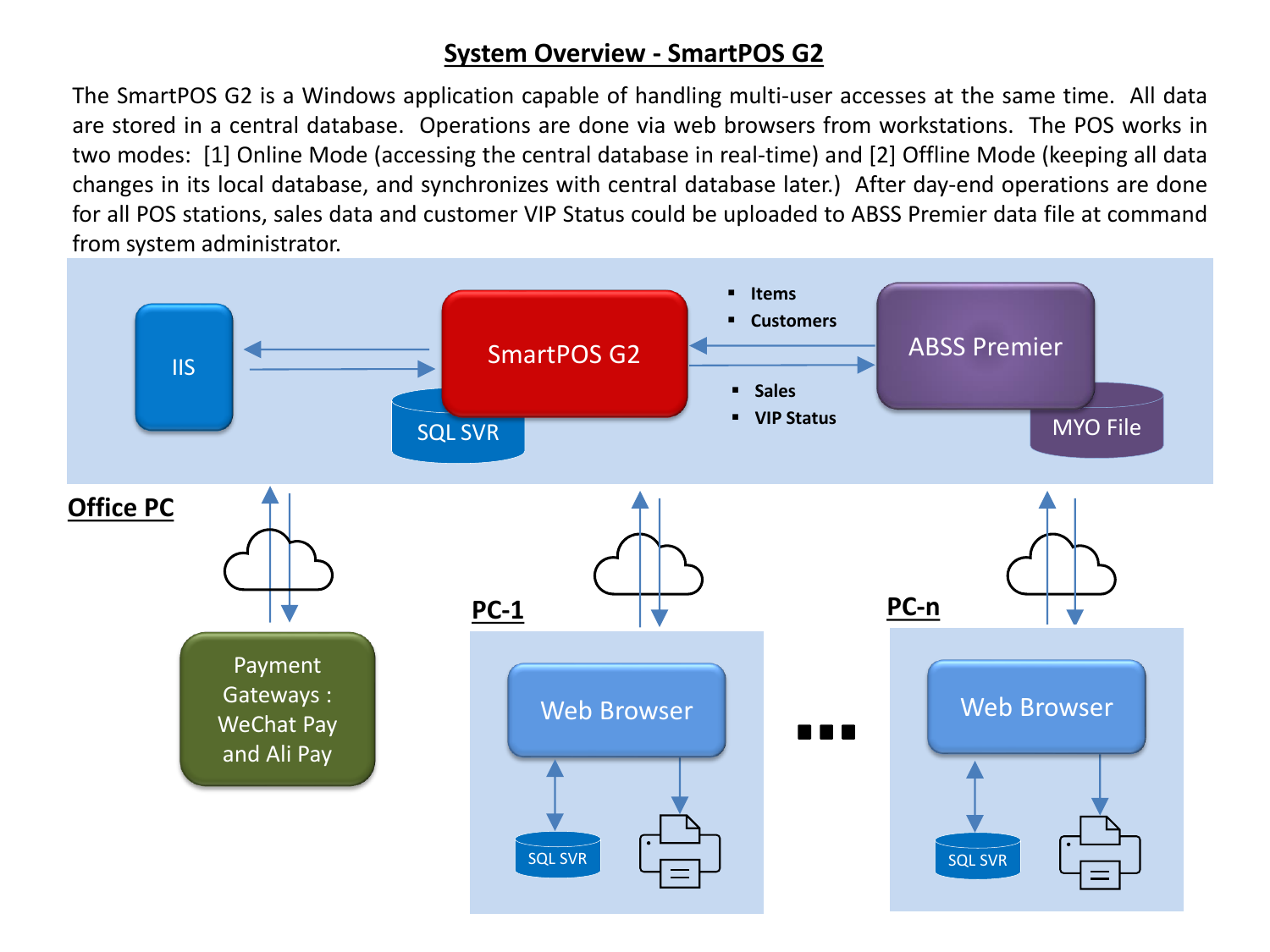## **System Features**

| <b>Main Features</b>           |                                                                                                                                                                                                                                                                                                                                                                                                                                                                       |  |
|--------------------------------|-----------------------------------------------------------------------------------------------------------------------------------------------------------------------------------------------------------------------------------------------------------------------------------------------------------------------------------------------------------------------------------------------------------------------------------------------------------------------|--|
| General                        | Windows application (can also be installed and used in single independent computers)<br>$\bullet$<br>Easily switched between Online Mode (real-time access to central database) and Offline<br>$\bullet$<br>Mode (keeps data changes to local database, later synchronize with central database)<br>Integration with ABSS (MYOB) Premier - Downloading Customers and Items from Premier, and<br>$\bullet$<br>uploading to Premier daily Sales made from each computer |  |
| System<br>Admin                | Maintaining Staff ID and Password for system login<br>$\bullet$<br>Assigning system function Access Rights to every Staff ID<br>$\bullet$<br><b>Maintaining Payment Types</b><br>$\bullet$<br>Maintaining information to be shown on receipts: Shop Name, Address, Phone, Website,<br>$\bullet$<br>Receipt Header Message, Receipt Footer Message, Disclaimer<br>Other optional system settings<br>$\bullet$                                                          |  |
| <b>Master</b><br><b>Tables</b> | <b>Screens for maintaining Customers</b><br>$\bullet$<br>Screens for maintaining Items<br>$\bullet$                                                                                                                                                                                                                                                                                                                                                                   |  |
| Retail<br><b>Sales</b>         | Recording Customer and Comments. For each sales line, record: Item Code, Item<br>$\bullet$<br>Description, Batch/Serial Numbers (optional), Quantity, List Price, Discount %, Amount<br>Integration with Payment Gateways: WeChat Pay and Ali Pay now available<br>$\bullet$                                                                                                                                                                                          |  |
| <b>Refunds</b>                 | Searching past receipts<br>$\bullet$<br><b>Quantity validation</b><br>$\bullet$                                                                                                                                                                                                                                                                                                                                                                                       |  |
| <b>Deposits</b>                | Searching past receipts<br>$\bullet$<br>Accepting partial payments as deposit<br>$\bullet$                                                                                                                                                                                                                                                                                                                                                                            |  |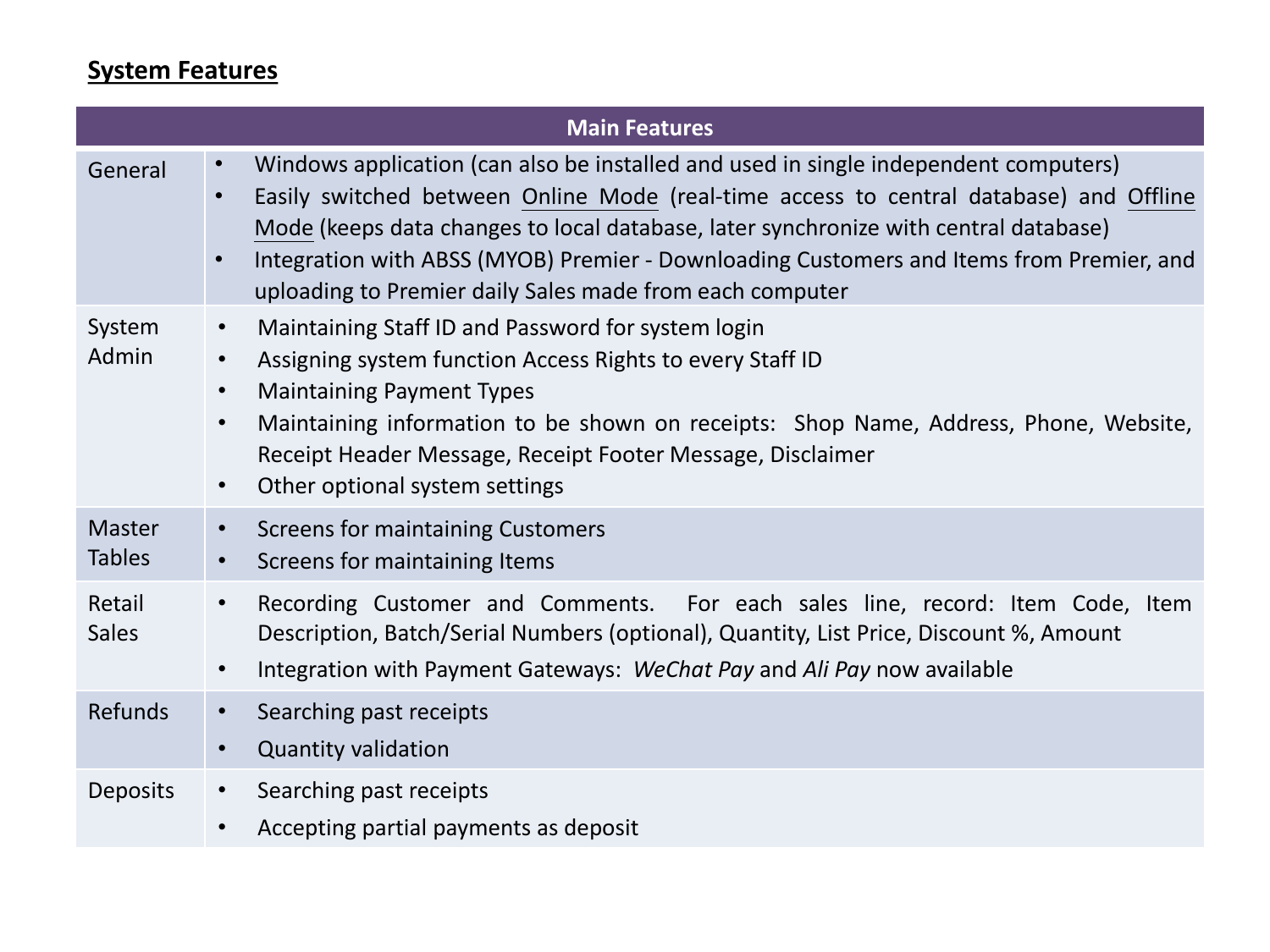## **System Features (continued)**

| <b>Main Features (continued)</b> |                                                                                                                                                                               |  |
|----------------------------------|-------------------------------------------------------------------------------------------------------------------------------------------------------------------------------|--|
| Day-ends                         | Flexible session-end processing<br>$\bullet$<br>Session-end reports for supervisory approval: Transaction Details, Payment Methods Details,<br>$\bullet$<br><b>Item Sales</b> |  |
| <b>Stock</b><br>Enquiry          | Shows quantity-on-hand for all or individual items in every shop. The accuracy would be<br>$\bullet$<br>either real-time or up to the last download from Premier              |  |
| Data<br>Search                   | Searching from sales transactions via Receipt No., Serial No., or Batch No.<br>$\bullet$                                                                                      |  |
| ABSS-to-<br><b>POS</b>           | Downloading Customer and Item data from Premier.<br>$\bullet$                                                                                                                 |  |
| POS-to-<br><b>ABSS</b>           | Uploading Sales data to Premier<br>$\bullet$                                                                                                                                  |  |
|                                  |                                                                                                                                                                               |  |
| Licensing                        | The license controls the number of client computers installed with the POS                                                                                                    |  |
|                                  |                                                                                                                                                                               |  |
| <b>Notes</b>                     | Notes for existing SmartPOS Lite users:                                                                                                                                       |  |
|                                  | This new G2 version has advanced to a Web-based configuration.<br>$\bullet$                                                                                                   |  |
|                                  | Once started using the new system, please do NOT save any new data to the old one. (You<br>$\bullet$<br>may, however, keep the old system for browsing historical data.)      |  |